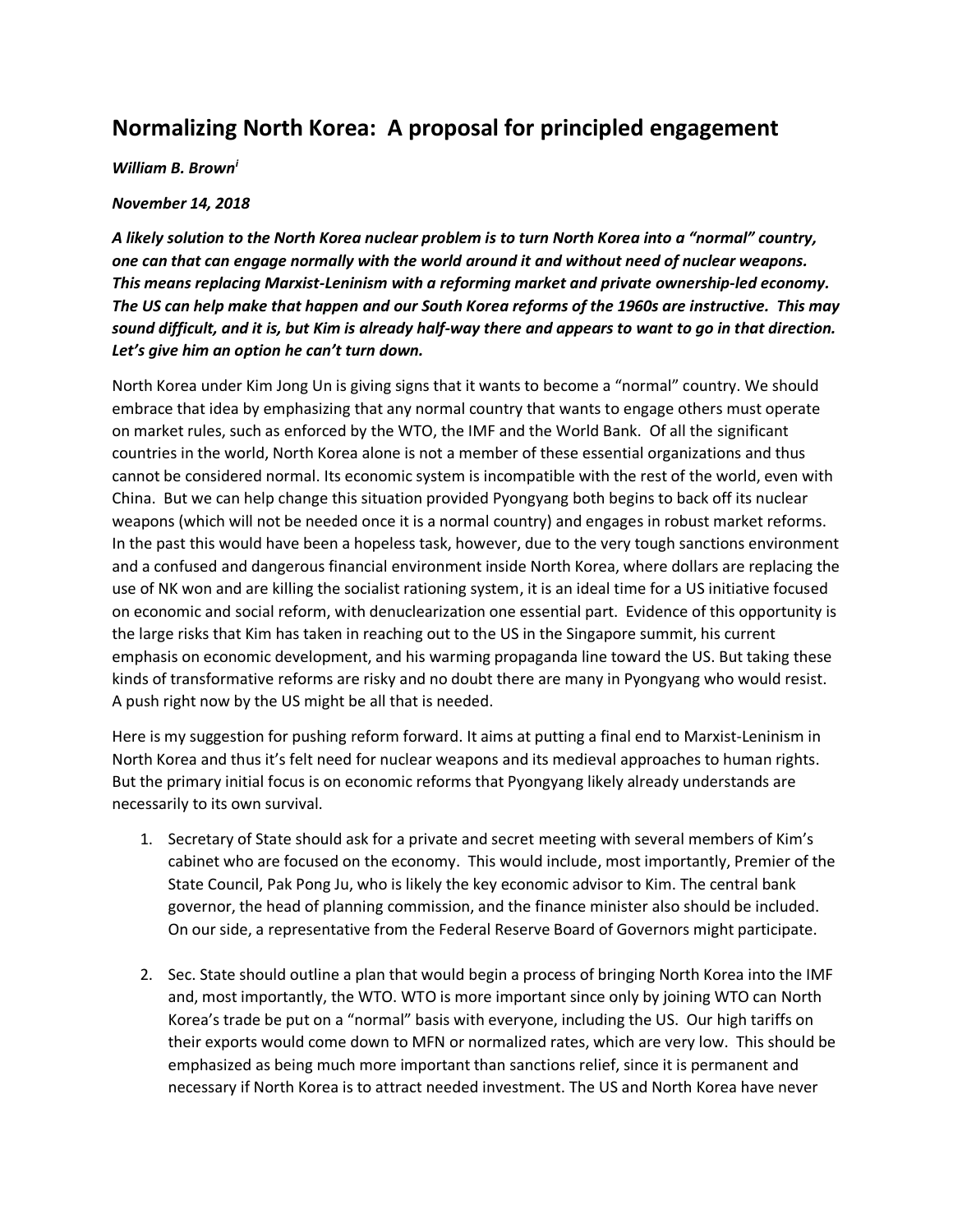had normal trade and investment relations, even long before the nuclear sanctions, and this is what we want to change.

- 3. Sec State could say that in anticipation of a positive response by North Korea, the administration is proposing to Congress that Trading with the Enemy Act, and Terrorist List, which force the US to veto any North Korean participation, be lifted.
- 4. The process for joining will be long and difficult for North Korea since many major policies will have to be changed to adhere to economic practices used everywhere else in the world. The US recognizes these difficulties and is willing to work with Pyongyang to mitigate these risks, many of which are financial and from which we expect North Korea is already feeling pressure. (Loss of foreign exchange due to export embargoes.) An excellent model for this kind of help is offered by the program launched by the Kennedy Administration to assist South Korea in the mid-1960s, probably the best example of creating an economic turn-around in world history. But like in South Korea, and in the spirit and necessity of self-reliance, we would expect the Kim government to do most of the work. We feel it very important at this point that North Korea not become too dependent on its four big neighbors, China, Japan, Russia, and South Korea, although we see reform in North Korea as a big step toward ultimate reunification of the peninsula. We can see no reason why results would not be anything less than spectacular. We don't mean to intervene in North Korean politics, but we do want to help it become a normal country that others can deal with on a normal basis.
- 5. A big part of this would be monetary reform, creating a sound money and banking system (capitalist) that would allow North Korea to have a solid currency, not having to use US or Chinese money internally and which would unify the currently dysfunctional multiple pricing systems. This would greatly help the North Korean government reclaim control over essential government services and end practices that we believe are corrupting the state and the rule of law. But it would also require it to allow the budding private sector to take the lead in most nonessential services and production. We notice that in North Korean official media today, some elements of this narrowing and strengthening the government's role in the economy is being advocated. Under the right circumstances (major pullbacks in nuclear weapons development, for example stopping production of fissile material in all plants) the US would take the lead in backing the North Korean currency until exports can be raised to levels that support the currency and strong domestic growth. We would expect Japan to help, as it did in South Korea's development, by contributing large amounts (\$10-20 billion) of colonial era reparations.
- 6. An essential part of the reforms must be the direct pay of workers in North Korea, including for the government's own staff, and possibly the military, thus formally ending the ration and central planning system. Normal countries do this; in fact, North Korea is the only one that does not. This will require a very large increase in the government's budget expenditure, putting the money in workers' pockets. We think this can be accomplished in a non-inflationary way by selective sales of North Korean state property to North Korean entrepreneurs and some to foreign entities. It will also mean dropping many state activities, allowing them to turn private, and optimization of the military to focus on needed defense, not offense. And it requires good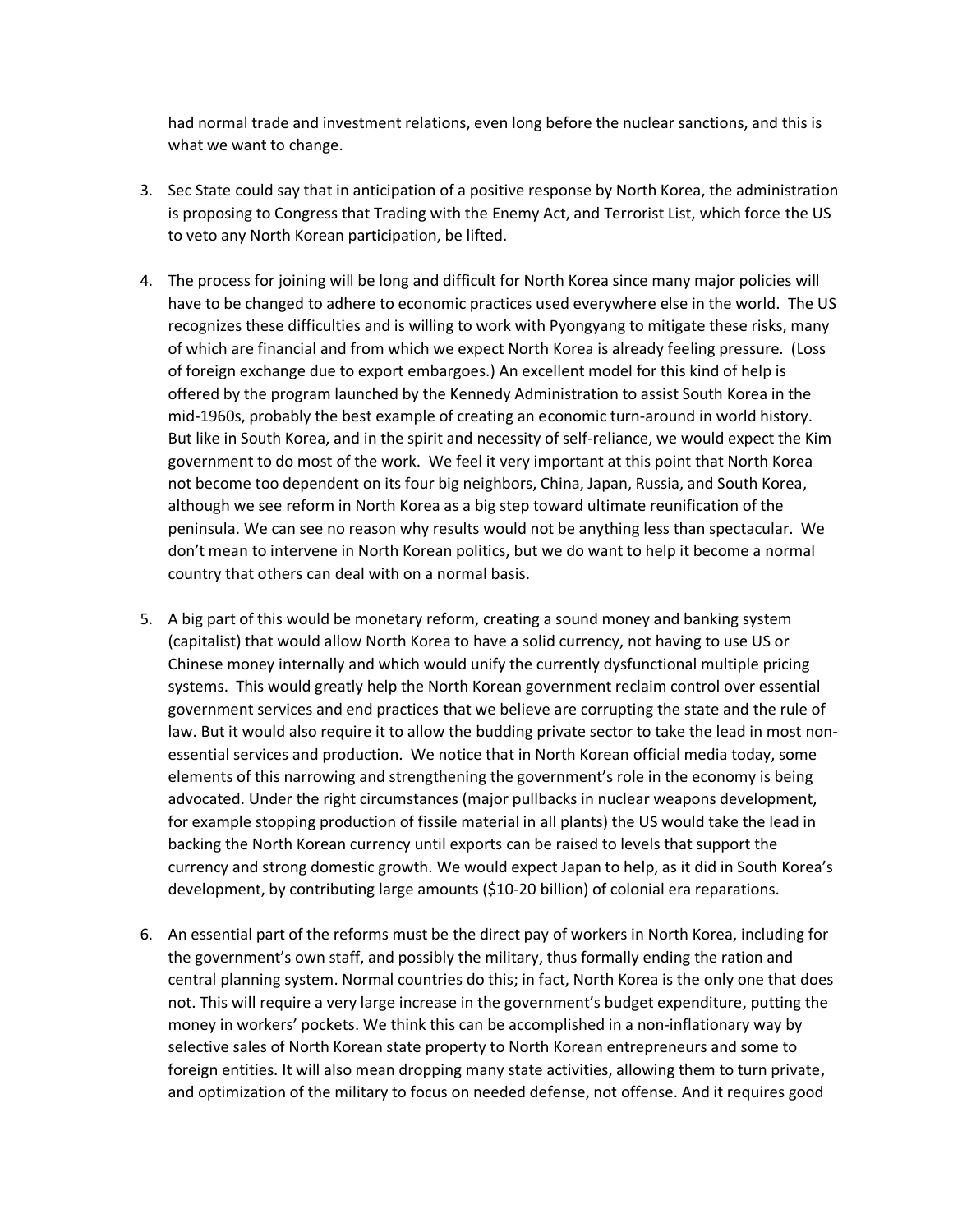banks so that people's savings will pour into them, creating the resources for investment and dynamic growth, just as occurred in South Korea in its boom years.

- 7. Another key reform, we think, should be in agriculture, allowing private, that is family farming. The US pushed such land reform in Japan, South Korea, and Taiwan after WWII with outstanding success. China has done the same since Deng Xiao Ping's reforms. North Korea seems to have initiated some such reforms, but they do not seem to be extensive enough, thus breeding discontent. We feel certain that such reforms would make North Korea self-reliant in food supply and release large numbers of farmers for productive work in export generating industry. In the midst of this progress we must be sure not to dump food aid into the country, aid which in the past has all but destroyed the North Korean farmer.
- 8. And along with such reforms we must pay attention to human rights concerns. We ask that North Korea's medieval practice of punishing relatives of those convicted of crimes, especially political crimes, be ended and that the large political prison camps be closed. Many of the inmates can become productive workers in the reformed economy; some may have to emigrate, and we will help make that happen. Outside aid can be provided, perhaps ten thousand dollars per person, when we are sure the funds will go to the former prisoners to help them start new lives. The money would spur development all around them. Again, money from Japanese war reparations might be used as well as great involvement from the many NGOs that want to help North Korean people.
- 9. This investment and growth program will not require a lot of new aid money and will easily be self-financed by what we would expect to be a huge inflow of foreign investment into North Korea. We understand the dangers of such foreign investment, however, and can work with the government to make sure private North Korean and state companies reap most of the benefits. This is the South Korean model of which we are proud, and it requires good banks to connect North Korean savers to North Korean investors. Avoiding selling out to foreign (especially Chinese) interests must be a high priority.
- 10. As a sign of US sincerity, Sec. State could say that we would like to work out a side deal in which the two countries could set up official tourism offices in their opposite capitals and that the US will remove constraints on US travel to North Korea. (These are US-only sanctions and thus would not require changes in UN sanctions.) And he can say we agree with Kim that tourism is a natural comparative advantage of North Korea that can and should be exploited.

Sec. State can emphasize that such changes can't be done overnight and should offer to initiate a series of in-depth meetings between US and North Korean experts, with the aim of putting a proposal for top level discussion and approval in a summit meeting. He should designate a senior US government official to begin this process and ask that the Premier do the same.

 $\overline{a}$ 

<sup>i</sup> *Bill Brown is a long time North Korea watcher and economist, having grown up in developing South Korea after the war and having worked a civil service career in the CIA, the National Intelligence Council, and the Commerce Department, from which he is retired. He was educated at Taejon Christian*